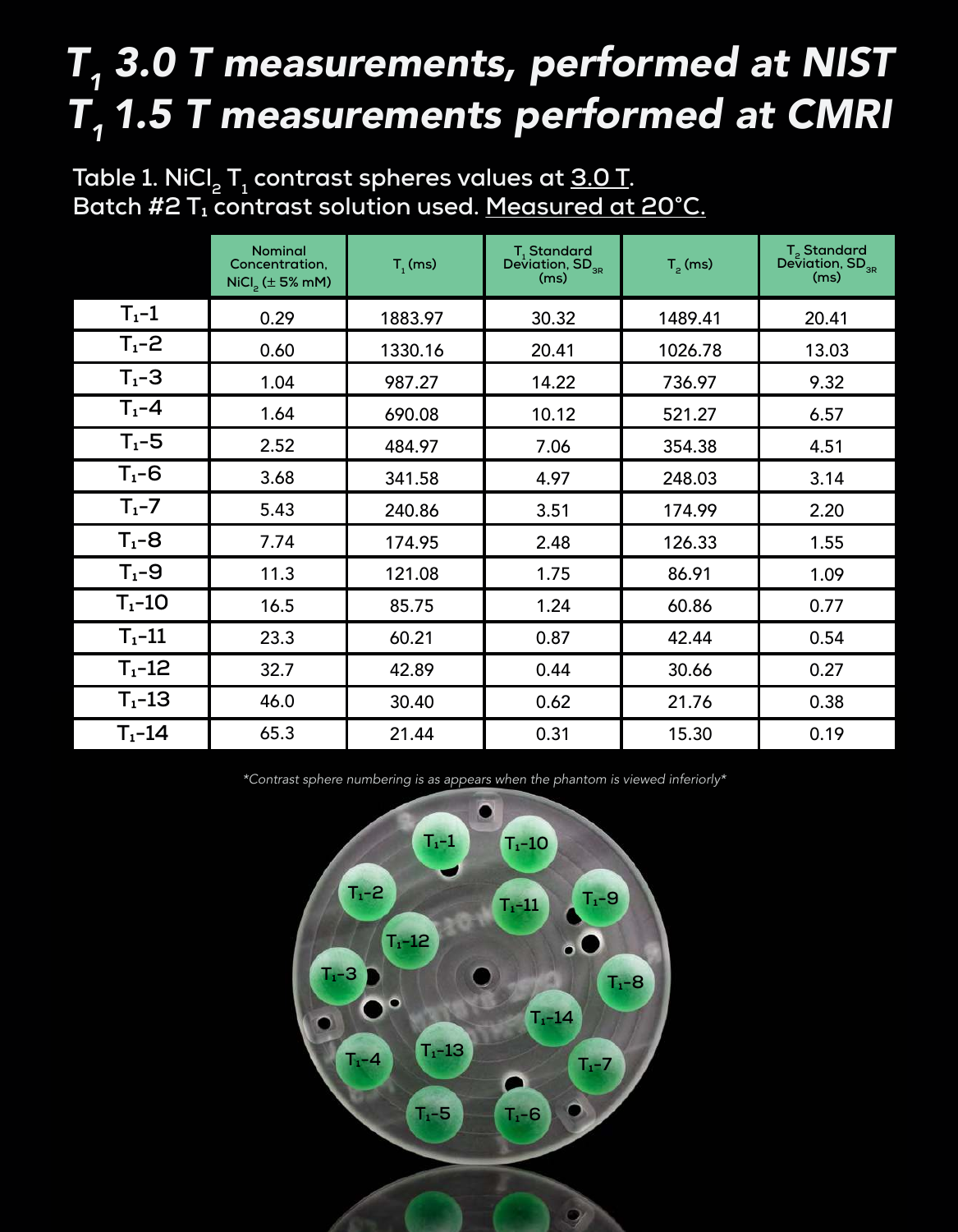|              | <b>Nominal</b><br>Concentration,<br>$\text{NiCl}_2$ ( $\pm$ 5% mM) | $T1$ (ms) | T <sub>1</sub> Standard<br>Deviation, SD <sub>3R</sub><br>(ms) | $T_p$ (ms) | $T_{2}$ Standard<br>Deviation, SD <sub>3R</sub><br>(ms) |
|--------------|--------------------------------------------------------------------|-----------|----------------------------------------------------------------|------------|---------------------------------------------------------|
| $T_1-1$      | 0.29                                                               | 1766.68   | 28.54                                                          | 1348.91    | 18.96                                                   |
| $T_1 - 2$    | 0.60                                                               | 1274.07   | 19.44                                                          | 990.77     | 12.88                                                   |
| $T_1 - 3$    | 1.04                                                               | 950.71    | 13.82                                                          | 731.7      | 9.09                                                    |
| $T_1 - 4$    | 1.64                                                               | 675.07    | 9.94                                                           | 519.26     | 6.45                                                    |
| $T_1 - 5$    | 2.52                                                               | 483.91    | 6.95                                                           | 358.92     | 4.43                                                    |
| $T_1 - 6$    | 3.68                                                               | 343       | 4.93                                                           | 252.21     | 3.1                                                     |
| $T_1 - 7$    | 5.43                                                               | 243.77    | 3.49                                                           | 178.68     | 2.18                                                    |
| $T_1 - 8$    | 7.74                                                               | 177.68    | 2.47                                                           | 129.78     | 1.54                                                    |
| $T_1 - 9$    | 11.3                                                               | 122.99    | 1.75                                                           | 89.01      | 1.08                                                    |
| $T_1 - 10$   | 16.5                                                               | 87.47     | 1.24                                                           | 62.36      | 0.76                                                    |
| $T_1 - 11$   | 23.3                                                               | 61.49     | 0.88                                                           | 43.57      | 0.54                                                    |
| $T_{1} - 12$ | 32.7                                                               | 43.79     | 0.44                                                           | 31.55      | 0.27                                                    |
| $T_1 - 13$   | 46.0                                                               | 31.05     | 0.62                                                           | 22.37      | 0.38                                                    |
| $T_1 - 14$   | 65.3                                                               | 21.94     | 0.31                                                           | 15.8       | 0.19                                                    |

#### **Table 2. NiCl<sup>2</sup> T1 contrast spheres values at 3.0 T. Batch #2 T₁ contrast solution used. Measured at 16°C.**

## **Table 3. NiCl<sup>2</sup> T1 contrast spheres values at 3.0 T. Batch #2 T₁ contrast solution used. Measured at 18°C.**

|              | <b>Nominal</b><br>Concentration,<br>$NiCl2$ ( $\pm$ 5% mM) | $T1$ (ms) | T <sub>1</sub> Standard<br>Deviation, $SD_{_{3R}}$<br>(ms) | $T2$ (ms) | T <sub>2</sub> Standard<br>Deviation, SD <sub>3R</sub><br>(ms) |
|--------------|------------------------------------------------------------|-----------|------------------------------------------------------------|-----------|----------------------------------------------------------------|
| $T_1-1$      | 0.29                                                       | 1830.34   | 29.44                                                      | 1455.09   | 19.72                                                          |
| $T_{1} - 2$  | 0.60                                                       | 1317.71   | 19.97                                                      | 1010.28   | 12.99                                                          |
| $T_1 - 3$    | 1.04                                                       | 963.56    | 14.02                                                      | 735.31    | 9.19                                                           |
| $T_1 - 4$    | 1.64                                                       | 686.88    | 10.02                                                      | 520.94    | 6.49                                                           |
| $T_1 - 5$    | 2.52                                                       | 482.91    | 7.01                                                       | 355.15    | 4.46                                                           |
| $T_1 - 6$    | 3.68                                                       | 341.53    | 4.94                                                       | 249.23    | 3.11                                                           |
| $T_1 - 7$    | 5.43                                                       | 241.84    | 3.49                                                       | 176.11    | 2.18                                                           |
| $T_1 - 8$    | 7.74                                                       | 175.94    | 2.47                                                       | 127.33    | 1.54                                                           |
| $T_1 - 9$    | 11.3                                                       | 121.79    | 1.75                                                       | 87.65     | 1.08                                                           |
| $T_1 - 10$   | 16.5                                                       | 86.41     | 1.24                                                       | 61.6      | 0.76                                                           |
| $T_1 - 11$   | 23.3                                                       | 60.7      | 0.87                                                       | 42.91     | 0.54                                                           |
| $T_{1} - 12$ | 32.7                                                       | 43.24     | 0.44                                                       | 30.97     | 0.27                                                           |
| $T_1 - 13$   | 46.0                                                       | 30.65     | 0.62                                                       | 21.99     | 0.38                                                           |
| $T_1 - 14$   | 65.3                                                       | 21.62     | 0.31                                                       | 15.47     | 0.19                                                           |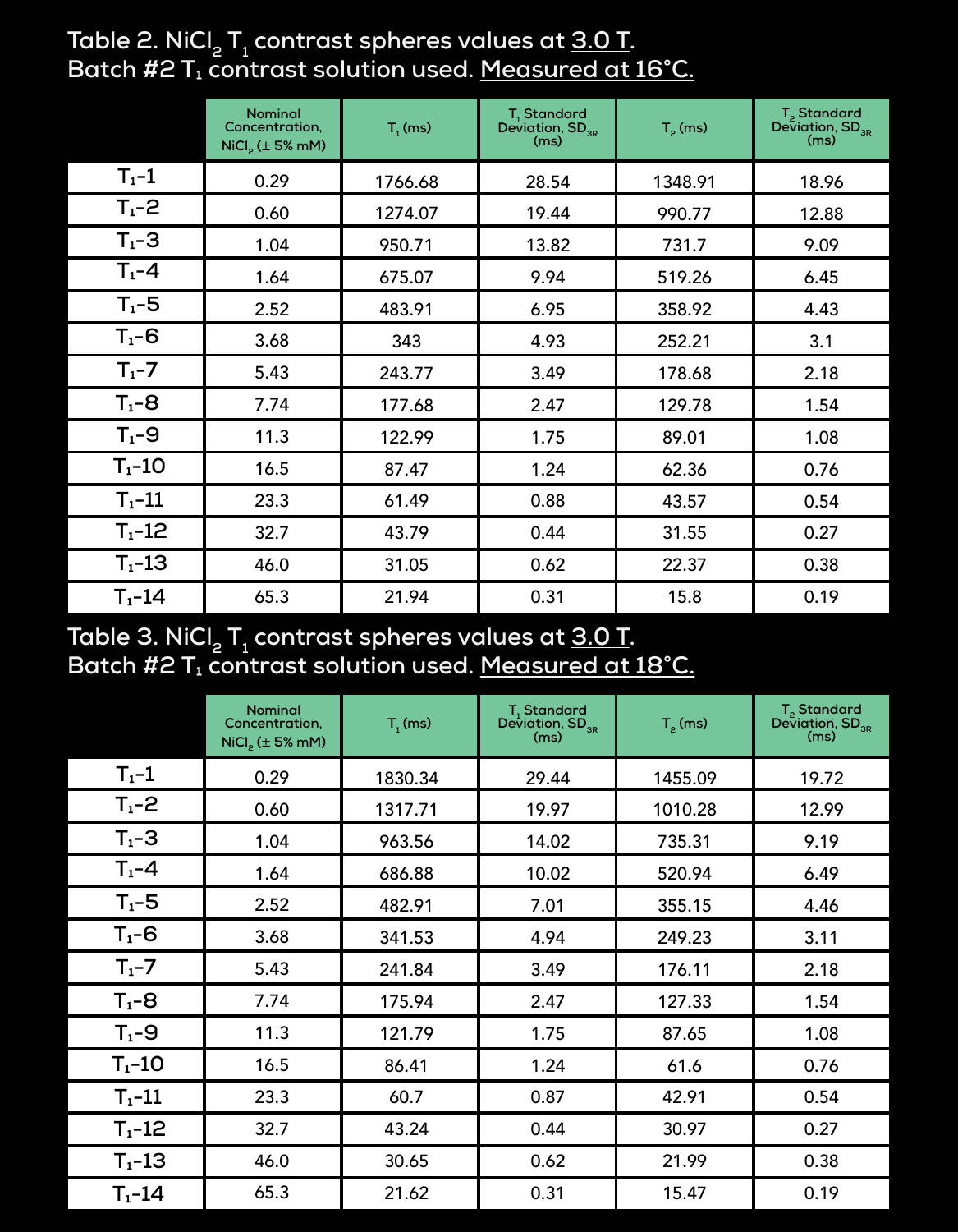|            | <b>Nominal</b><br>Concentration,<br>$NiCl2$ ( $\pm$ 5% mM) | T, (ms) | T <sub>1</sub> Standard<br>Deviation, $SD_{_{3R}}$<br>(ms) | $T_p$ (ms) | $T_{\rm p}$ Standard<br>Deviation, SD <sub>3R</sub><br>(ms) |
|------------|------------------------------------------------------------|---------|------------------------------------------------------------|------------|-------------------------------------------------------------|
| $T_1-1$    | 0.29                                                       | 1937.34 | 28.54                                                      | 1520.77    | 18.96                                                       |
| $T_1 - 2$  | 0.60                                                       | 1355.29 | 19.44                                                      | 1040.25    | 12.88                                                       |
| $T_1 - 3$  | 1.04                                                       | 1000.81 | 13.82                                                      | 744.39     | 9.09                                                        |
| $T_1 - 4$  | 1.64                                                       | 695.01  | 9.94                                                       | 523.08     | 6.45                                                        |
| $T_1 - 5$  | 2.52                                                       | 486.92  | 6.95                                                       | 356.14     | 4.43                                                        |
| $T_1 - 6$  | 3.68                                                       | 342.58  | 4.93                                                       | 248.15     | 3.1                                                         |
| $T_1 - 7$  | 5.43                                                       | 240.75  | 3.49                                                       | 175.07     | 2.18                                                        |
| $T_1 - 8$  | 7.74                                                       | 174.59  | 2.47                                                       | 126.49     | 1.54                                                        |
| $T_1 - 9$  | 11.3                                                       | 120.8   | 1.75                                                       | 86.85      | 1.08                                                        |
| $T_1 - 10$ | 16.5                                                       | 85.03   | 1.24                                                       | 60.96      | 0.76                                                        |
| $T_1 - 11$ | 23.3                                                       | 59.97   | 0.88                                                       | 42.42      | 0.54                                                        |
| $T_1 - 12$ | 32.7                                                       | 42.72   | 0.44                                                       | 30.63      | 0.27                                                        |
| $T_1 - 13$ | 46.0                                                       | 30.27   | 0.62                                                       | 21.74      | 0.38                                                        |
| $T_1 - 14$ | 65.3                                                       | 21.28   | 0.31                                                       | 15.22      | 0.19                                                        |

**Table 4. NiCl<sup>2</sup> T1 contrast spheres values at 3.0 T. Batch #2 T₁ contrast solution used. Measured at 22°C.**

#### **Table 5. NiCl<sup>2</sup> T1 contrast spheres values at 3.0 T. Batch #2 T₁ contrast solution used. Measured at 24°C.**

|             | <b>Nominal</b><br>Concentration,<br>$NiCl2$ ( $\pm$ 5% mM) | $T_1$ (ms) | $T_{1}$ Standard<br>Deviation, SD <sub>3R</sub><br>(ms) | $T2$ (ms) | T <sub>2</sub> Standard<br>Deviation, SD <sub>3R</sub><br>(ms) |
|-------------|------------------------------------------------------------|------------|---------------------------------------------------------|-----------|----------------------------------------------------------------|
| $T_1-1$     | 0.29                                                       | 1987.5     | 29.44                                                   | 1532.32   | 19.72                                                          |
| $T_{1} - 2$ | 0.60                                                       | 1367.79    | 19.97                                                   | 1048.13   | 12.99                                                          |
| $T_1 - 3$   | 1.04                                                       | 1015.7     | 14.02                                                   | 755.94    | 9.19                                                           |
| $T1-4$      | 1.64                                                       | 701.06     | 10.02                                                   | 528.55    | 6.49                                                           |
| $T_1 - 5$   | 2.52                                                       | 490.24     | 7.01                                                    | 359.8     | 4.46                                                           |
| $T_1 - 6$   | 3.68                                                       | 344.23     | 4.94                                                    | 250.05    | 3.11                                                           |
| $T_1 - 7$   | 5.43                                                       | 241.31     | 3.49                                                    | 176.15    | 2.18                                                           |
| $T_1 - 8$   | 7.74                                                       | 174.78     | 2.47                                                    | 126.91    | 1.54                                                           |
| $T_1 - 9$   | 11.3                                                       | 120.9      | 1.75                                                    | 87.27     | 1.08                                                           |
| $T_1 - 10$  | 16.5                                                       | 85.01      | 1.24                                                    | 61.27     | 0.76                                                           |
| $T_1 - 11$  | 23.3                                                       | 60         | 0.87                                                    | 42.67     | 0.54                                                           |
| $T_1 - 12$  | 32.7                                                       | 42.7       | 0.44                                                    | 30.83     | 0.27                                                           |
| $T_1 - 13$  | 46.0                                                       | 30.25      | 0.62                                                    | 21.84     | 0.38                                                           |
| $T_1 - 14$  | 65.3                                                       | 21.26      | 0.31                                                    | 15.33     | 0.19                                                           |